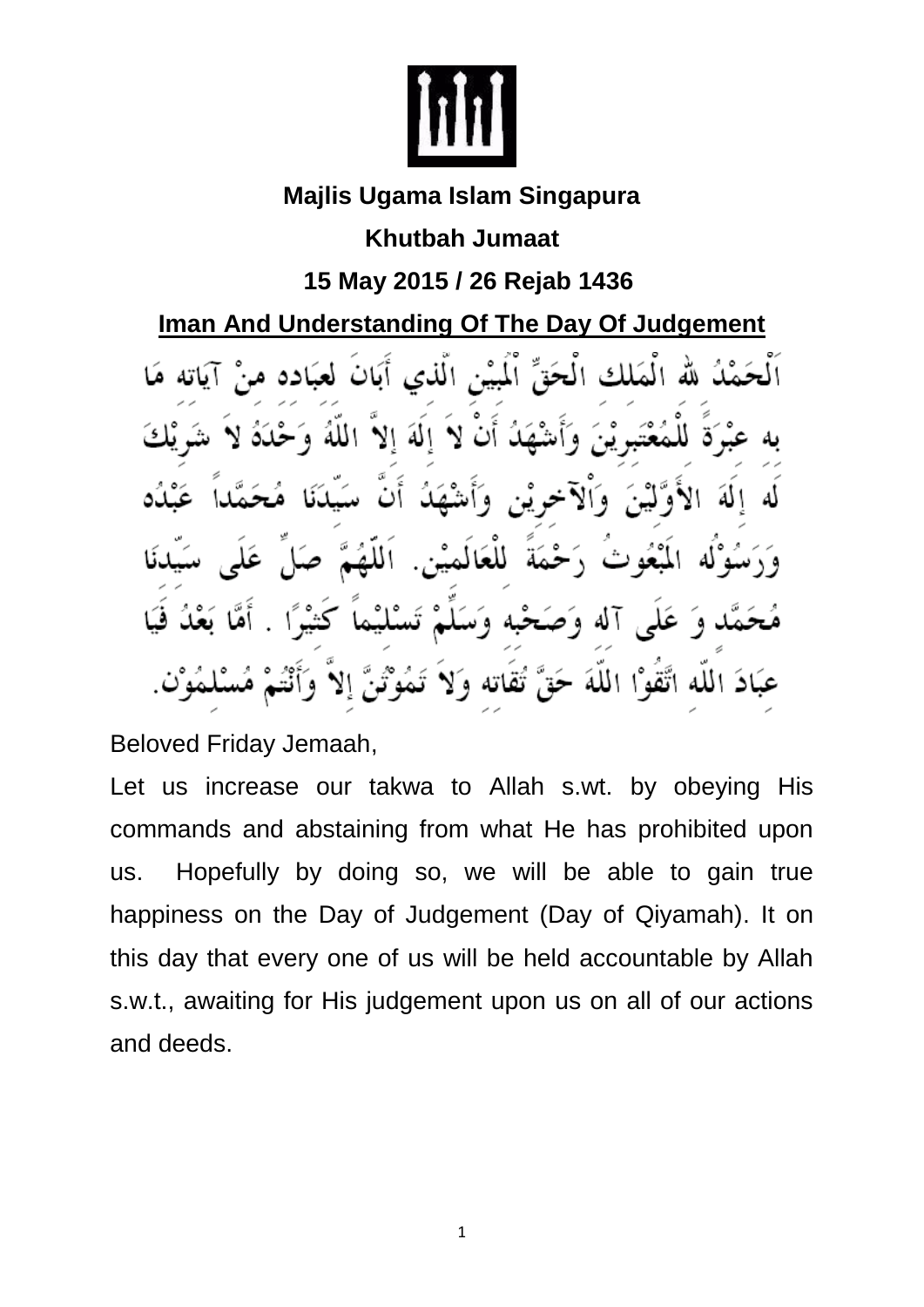Friday Jemaah,

Last week, the khatib called upon us as believers to always ponder upon our actions, in a bid to boost our iman and thus achieve success in this world and the hereafter. As a continuation, today I would like to call upon all to reflect upon one of the six articles of faith. It is tied to an impending event that will certainly occur. On that day, everything that is living will perish, and the only one that is eternal is The Almighty, Allah The Creator. That is the Day of Qiyamah or the Day of Judgement.

Jemaah,

On the Day of Qiyamah, all humankind will be resurrected by Allah s.w.t. and their deeds in this world will be judged – from the smallest of actions to the biggest of deeds. Each individual will be rewarded appropriately, based on his or her deeds. Allah has described the situation on the Day of Qiyamah in surah Al-Qiyamah verses 1 to 10:

لَآ أُقۡسِمُ بِيَوۡمِ ٱلۡقِيَـٰمَةِ ۞ وَلَآ أُقۡسِمُ بِٱلنَّفۡسِ ٱللَّوَّامَةِ ۞ أَيَحْسَبُ ٱلْإِنسَىُٰ أَلَّن يَّحْمَعَ عِظَامَهُۥ ۞ بَلَىٰ قَنْدِرِينَ عَلَىٰٓ أَن نُسَوِّيَ بَنَانَهُۥ ۞ بَلْ يُرِيدُ ٱلْإِنسَـٰنُ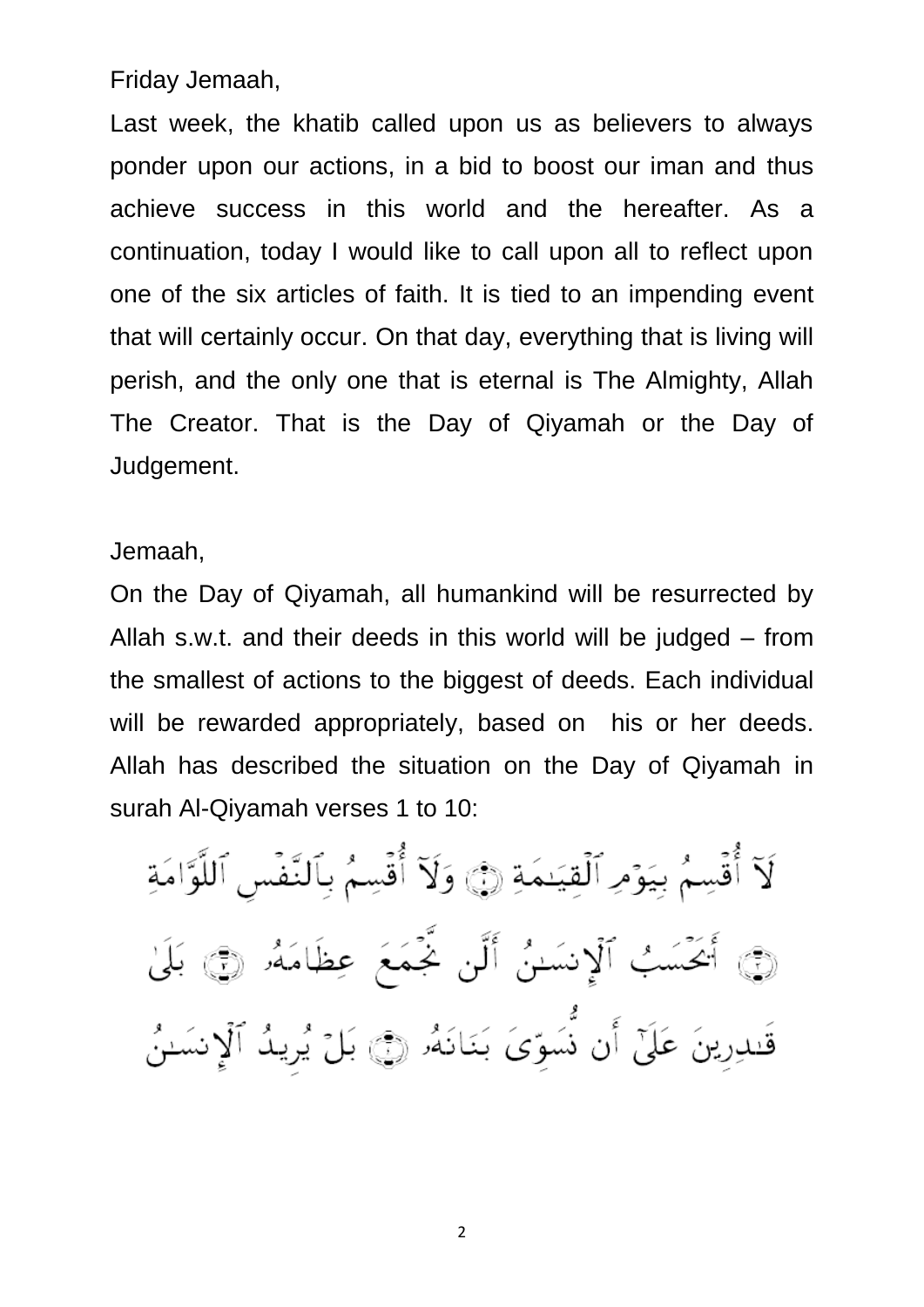لِيَفْجُرَ أَمَامَةُر (فِي يَسْئَلُ أَيَّانَ يَوْمُ ٱلْقِيَنِمَةِ (فِي فَإِذَا بَرِقَ ٱلْبَصَرُ ۞ وَخَسَفَ ٱلْقَمَرُ ۞ وَجُمِعَ ٱلشَّمْسُ وَٱلۡقَمَرُ ۞ يَقُولُ ٱلۡإِنسَنُ يَوۡمَىٰۭ أَيۡنَ ٱلۡفَرُّ ۞

Which means: *"I swear by the Day of Resurrection. And I swear by the reproaching soul [to the certainty of resurrection]. Does man think that We will not assemble his bones? Yes. [We are] Able [even] to proportion his fingertips. But man desires to continue in sin. He asks, "When is the Day of Resurrection?" So when vision is dazzled. And the moon darkens. And the sun and the moon are joined, Man will say on that Day, "Where is the [place of] escape?"*

Subhanallah! The description of the Day of Qiyamah as depicted by the verses above is too shocking. It instils fear and worry in the hearts of every believer. However, the full extent of the situation on the Day of Judgement is something that we cannot comprehend or imagine because of the limitations of our intellect. We can only understand it in a general manner through what is explained by Allah s.w.t. and His Messenger. For example, in the Quran Allah speaks about how a mother, whom we know is someone who would be willing to sacrifice her life for child in a heartbeat, will not even have the slightest care for child on that dreadful day. Allah says:

3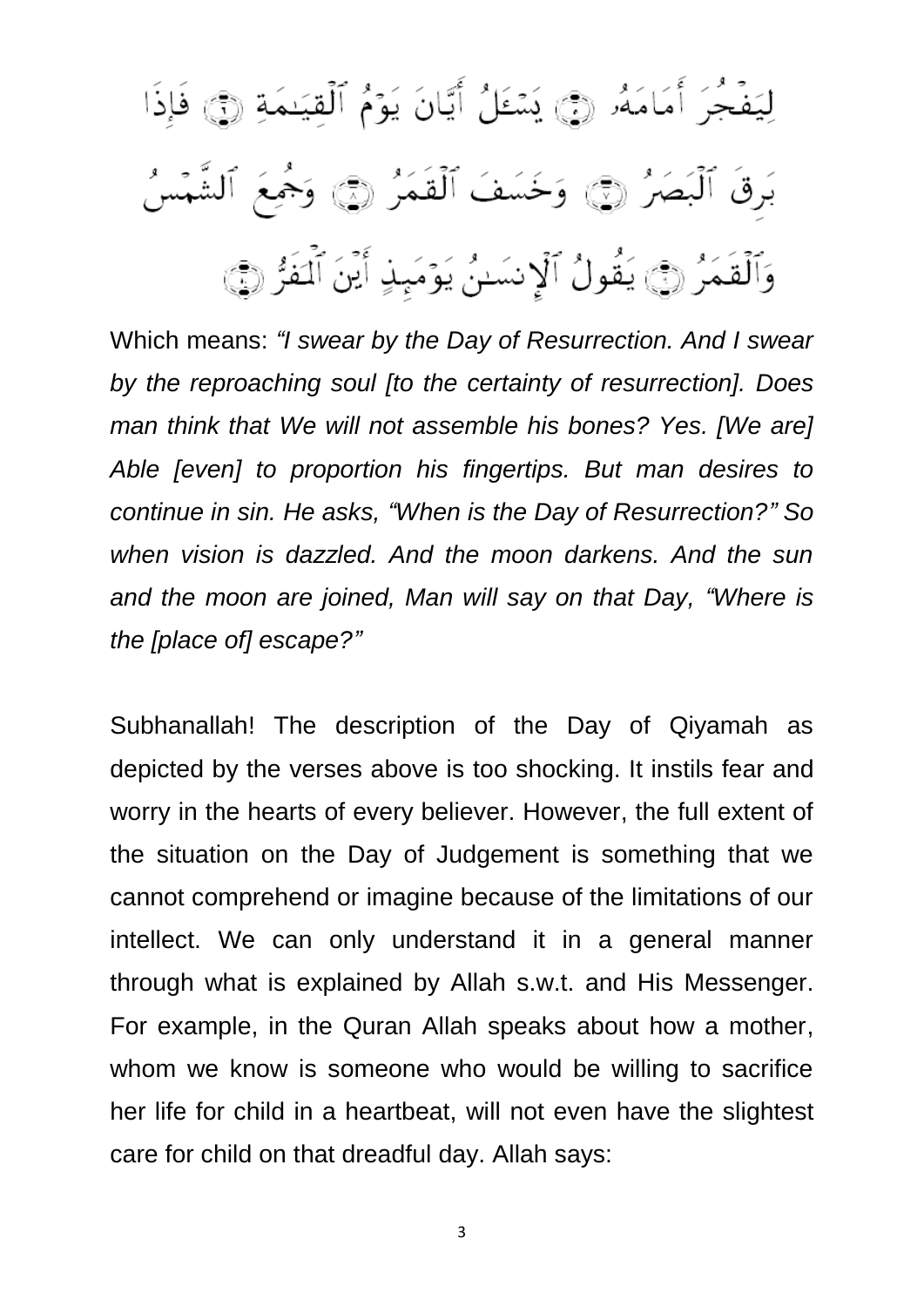يَوْمَ تَرَوْنَهَا تَذْهَلُ كُلُّ مُرْضِعَةٍ عَمَّآ أَرْضَعَتْ وَتَضَعُ \_<br>كُلُّ ذَاتِ حَمْلٍ حَمْلَهَا وَتَرَى ٱلنَّاسَ سُكَرَىٰ وَمَا هُم بِسُكَرَىٰ وَلَٰكِنَّ عَذَابَ ٱللَّهِ شَدِيدٌ (َجَ

Which means: *"On the Day you see it every nursing mother will be distracted from that [child] she was nursing, and every pregnant woman will abort her pregnancy, and you will see the people [appearing] intoxicated while they are not intoxicated; but the punishment of Allah is severe".* [Surah Al-Hajj verse 2]

Blessed Jemaah,

While we seek to understand and learn about the Day of Qiyamah, and everything related to it, it is also important for us to identify the wisdom (hikmah) and lessons behind the Day of Judgement. This is because, without deep understanding and appreciation of why we believe in the Day of Qiyamah, it will cause confusion and failure to fully gain the benefits and intended effects of having been told of this day. A deep understanding of Qiyamah should not cause a believer to hide, tremble in fear and completely leave behind life in this world and focus solely on the hereafter.

Indeed, when Allah and His Messenger reiterated about the Day of Judgement and the events that will occur, it is not meant

4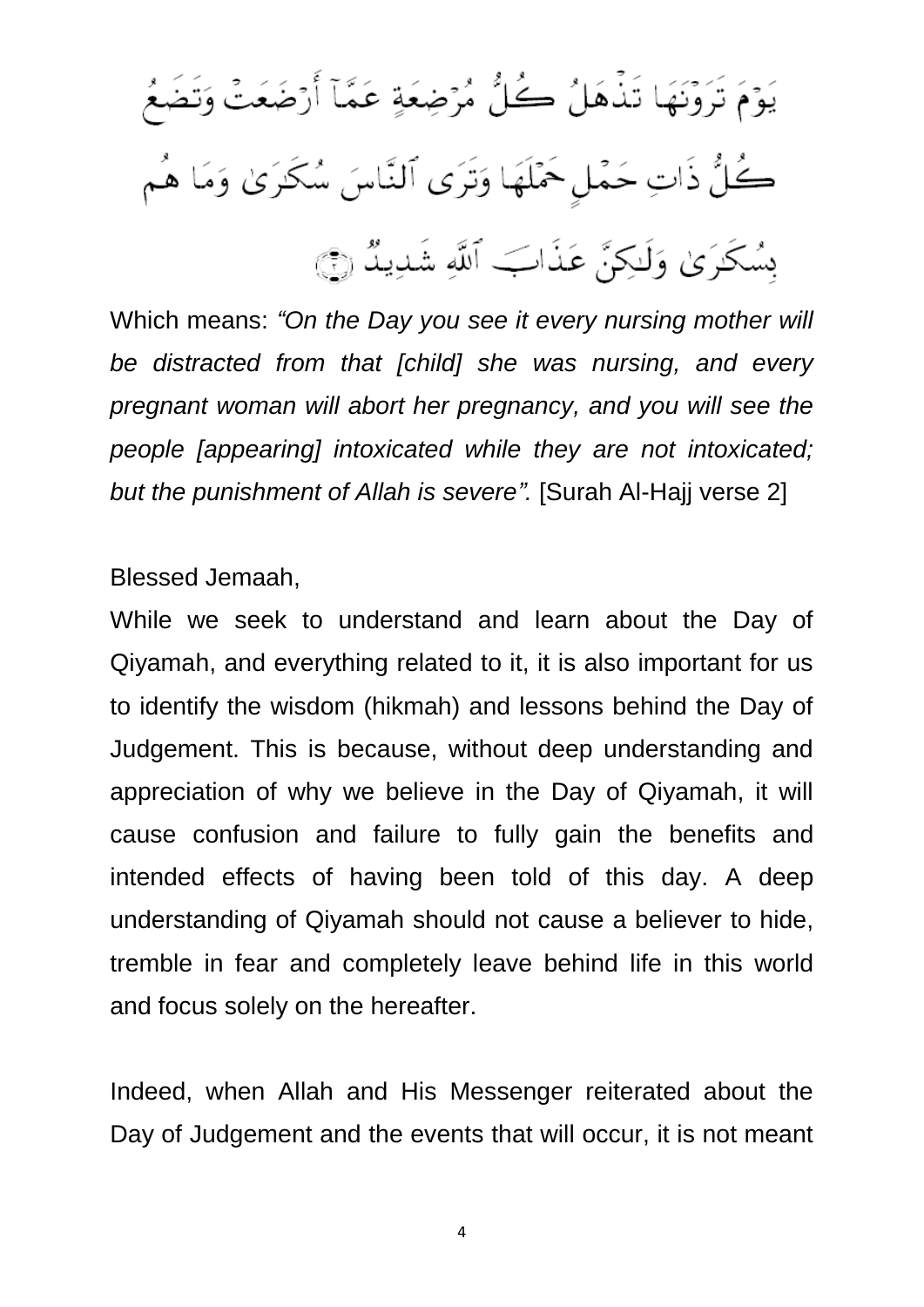to only remind humankind of death. Instead, it is aimed at telling humankind how they should continue living in this world.

That is why when Rasulullah was asked when the Day of Qiyamah will occur, he responded by asking several questions*: "How have you prepared yourself for it? The man replied: I do not prepare for it by performing many prayers, fasting and I don't give out much tithe. But I love Allah and His Messenger. And the Prophet s.a.w. said: You will be raised with those whom you love".* [Hadith narrated by Imam Al-Bukhari]

Jemaah, Rasulullah s.a.w. made it clear in the hadith above the hikmah and the objective of us learning about the Day of Qiyamah. It is not to determine when the day will come; but for us to learn and believe in the Day of Qiyamah so as to understand how we should continue to live the rest of our lives. This is because every speech and action will be held accountable in front of Allah s.w.t. Every step, every word, nothing is hidden from Allah the All-Knowing.

That is why we find that Rasulullah s.a.w. repeatedly related belief in the Day of Qiyamah with our deeds. In a hadith, Rasulullah s.a.w. said: *"He who believes in Allah and the Last Day must either speak good or remain silent, and he who believes in Allah and the Last Day, do not harm his neighbours, and he who believes in Allah and the Last Day, must honour his guests."* [Hadith reported by Bukhari and Muslim].

5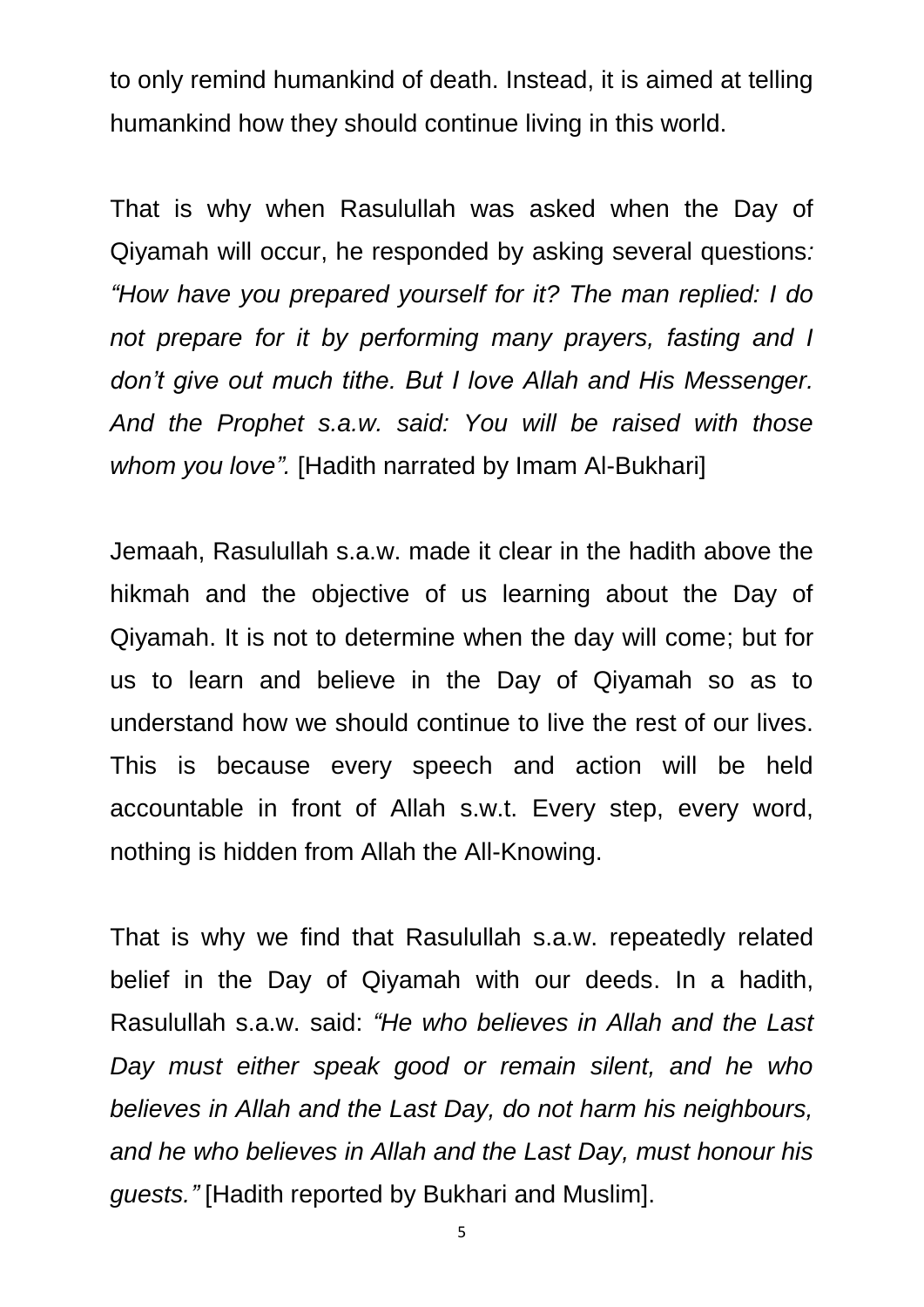Friday Jemaah,

Take a moment to reflect – what will our situation be like when we are standing in the court of Allah s.w.t.? Will we feel the love and longing that we have for Him has been fulfilled when we meet Allah The One and Only? While we are in this world, we depend upon Him, we call upon His beautiful names. Hence, when a believer gets to meet with whom s/he loves most, s/he will definitely be the happiest person.

Do not be among those who feel embarrassed and scared when they are standing in the court of Allah s.w.t. Embarrassed because there are rights of Allah and Rasul s.a.w. that one has not fulfilled. Solat that was not performed. Rules from the Quran and Sunnah that one ignored or took lightly. Or even embarrassed because one neglected one's duties toward one's family, wife and children.

## Jemaah,

As a conclusion to today's sermon, there are several lessons that we can learn relating to our preparations for the Day of Judgement.

**First**: Realising that the Day of Qiyamah is indeed true and to wholeheartedly understand it, so as to train ourselves to always be takwa to Allah. Qiyamah is a confirmed destination. When we are aware of our final destination, we should be able to plan our journey to reach the destination.